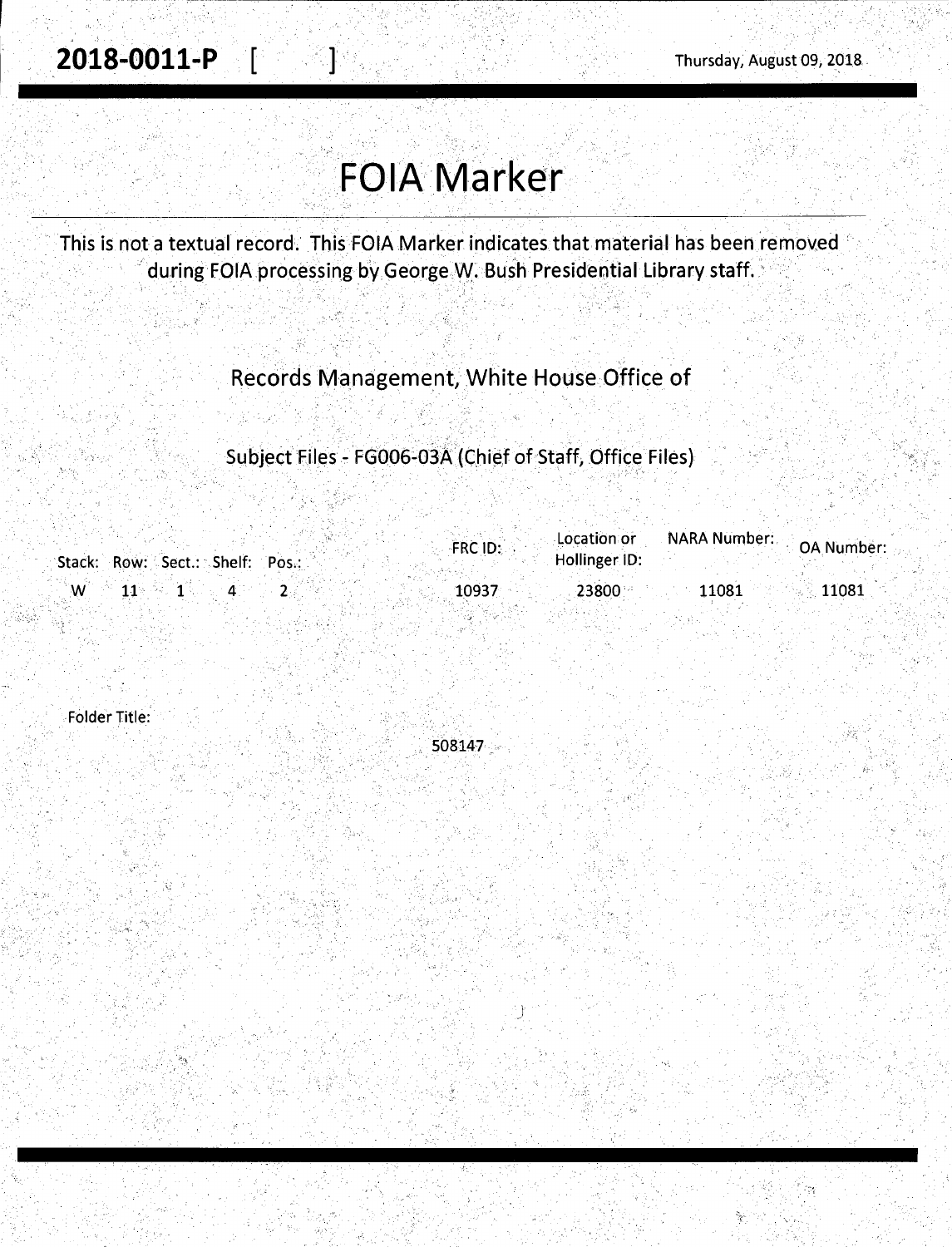## 1 **Withdrawn/Redacted Material**  The George W. Bush Library

| DOCUMENT FORM<br>NO.                     |                                                                                          | <b>SUBJECT/TITLE</b>                                                                                                                                                                                                                                                                                                                                                                                                                                                                                  |                                                                                                                                                                                                                                                                                                                                                                                                                                                                                                                                                                                                 | <b>PAGES</b> | <b>DATE</b>      | <b>RESTRICTION(S)</b> |
|------------------------------------------|------------------------------------------------------------------------------------------|-------------------------------------------------------------------------------------------------------------------------------------------------------------------------------------------------------------------------------------------------------------------------------------------------------------------------------------------------------------------------------------------------------------------------------------------------------------------------------------------------------|-------------------------------------------------------------------------------------------------------------------------------------------------------------------------------------------------------------------------------------------------------------------------------------------------------------------------------------------------------------------------------------------------------------------------------------------------------------------------------------------------------------------------------------------------------------------------------------------------|--------------|------------------|-----------------------|
| 001                                      | Memorandum                                                                               | [Aviation security] - To: Andrew Card - From: Brett M.<br>Kavanaugh                                                                                                                                                                                                                                                                                                                                                                                                                                   |                                                                                                                                                                                                                                                                                                                                                                                                                                                                                                                                                                                                 | $4 -$        | $10/05/2001$ P5; |                       |
|                                          |                                                                                          |                                                                                                                                                                                                                                                                                                                                                                                                                                                                                                       |                                                                                                                                                                                                                                                                                                                                                                                                                                                                                                                                                                                                 |              |                  |                       |
|                                          |                                                                                          |                                                                                                                                                                                                                                                                                                                                                                                                                                                                                                       |                                                                                                                                                                                                                                                                                                                                                                                                                                                                                                                                                                                                 |              |                  |                       |
|                                          |                                                                                          |                                                                                                                                                                                                                                                                                                                                                                                                                                                                                                       |                                                                                                                                                                                                                                                                                                                                                                                                                                                                                                                                                                                                 |              |                  |                       |
| <b>COLLECTION TITLE:</b>                 |                                                                                          |                                                                                                                                                                                                                                                                                                                                                                                                                                                                                                       |                                                                                                                                                                                                                                                                                                                                                                                                                                                                                                                                                                                                 |              |                  |                       |
|                                          | Records Management, White House Office of                                                |                                                                                                                                                                                                                                                                                                                                                                                                                                                                                                       |                                                                                                                                                                                                                                                                                                                                                                                                                                                                                                                                                                                                 |              |                  |                       |
| <b>SERIES:</b>                           |                                                                                          | Subject Files - FG006-03A (Chief of Staff, Office Files)                                                                                                                                                                                                                                                                                                                                                                                                                                              |                                                                                                                                                                                                                                                                                                                                                                                                                                                                                                                                                                                                 |              |                  |                       |
| <b>FOLDER TITLE:</b><br>508147           |                                                                                          |                                                                                                                                                                                                                                                                                                                                                                                                                                                                                                       |                                                                                                                                                                                                                                                                                                                                                                                                                                                                                                                                                                                                 |              |                  |                       |
| FRC ID:<br>10937                         |                                                                                          |                                                                                                                                                                                                                                                                                                                                                                                                                                                                                                       |                                                                                                                                                                                                                                                                                                                                                                                                                                                                                                                                                                                                 |              |                  |                       |
|                                          |                                                                                          |                                                                                                                                                                                                                                                                                                                                                                                                                                                                                                       | <b>RESTRICTION CODES</b>                                                                                                                                                                                                                                                                                                                                                                                                                                                                                                                                                                        |              |                  |                       |
|                                          | Presidential Records Act - [44 U.S.C. 2204(a)]                                           |                                                                                                                                                                                                                                                                                                                                                                                                                                                                                                       | Freedom of Information Act - [5 U.S.C. 552(b)]                                                                                                                                                                                                                                                                                                                                                                                                                                                                                                                                                  |              |                  |                       |
|                                          | financial information $[(a)(4)$ of the PRA]<br>personal privacy $[(a)(6)$ of the PRA $]$ | P1 National Security Classified Information [(a)(1) of the PRA]<br>P2 Relating to the appointment to Federal office $[(a)(2)$ of the PRA<br>P3 Release would violate a Federal statute $[(a)(3)$ of the PRA $]$ .<br>P4 Release would disclose trade secrets or confidential commercial or<br>P5 Release would disclose confidential advice between the President<br>and his advisors, or between such advisors $[a](5)$ of the PRA.<br>P6 Release would constitute a clearly unwarranted invasion of | b(1) National security classified information [(b)(1) of the FOIA]<br>b(2) Release would disclose internal personnel rules and practices of<br>an agency $[(b)(2)$ of the FOIA]<br>$b(3)$ Release would violate a Federal statute $(6)(3)$ of the FOIA]<br>b(4) Release would disclose trade secrets or confidential or financial<br>information $[(b)(4)$ of the FOIA]<br>b(6) Release would constitute a clearly unwarranted invasion of<br>personal privacy $[(b)(6)$ of the FOIA<br>b(7) Release would disclose information compiled for law enforcement<br>purposes $[(b)(7)$ of the FOIA] |              |                  |                       |
| $2201(3)$ .<br>Deed of Gift Restrictions |                                                                                          | PRM. Personal record misfile defined in accordance with 44 U.S.C.                                                                                                                                                                                                                                                                                                                                                                                                                                     | b(8) Release would disclose information concerning the regulation of<br>financial institutions $[(b)(8)$ of the FOIA]<br>b(9) Release would disclose geological or geophysical information<br>concerning wells [(b)(9) of the FOIA]                                                                                                                                                                                                                                                                                                                                                             |              |                  |                       |

- A. Closed by Executive Order 13526 governing access to national security information.
- B. Closed by statute or by the agency which originated the document. C. Closed in accordance with restrictions contained in donor's deed of gift.
- 

Records Not Subject to FOIA

Court Sealed -The document is withheld under a court seal and js not subject to the Freedom of Information Act.

Page 1 of 1 **This document was prepared on Monday, August 06, 2018** 

(